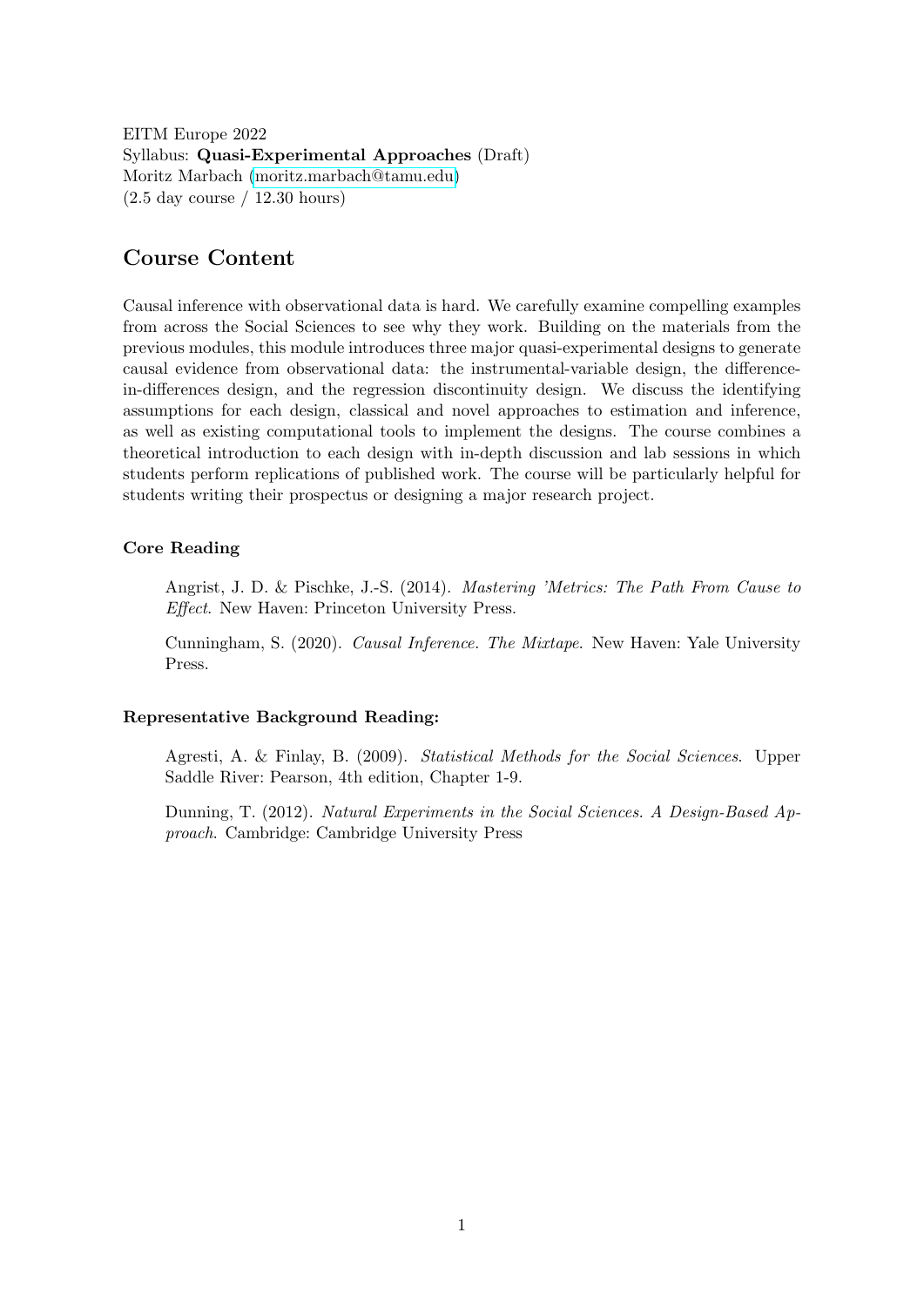# Course Schedule

Applied papers marked with <sup>∗</sup> are required and should be read before the course.

## Instrumental Variables (Wed. PM & Thu. AM)

- Angrist, J. D. & Pischke, J.-S. (2014). Mastering 'Metrics: The Path From Cause to Effect. New Haven: Princeton University Press, Chapter 3.
- Goldsmith-Pinkham, P., Sorkin, I., & Swift, H. (2020). Bartik Instruments: What, When, Why, and How. American Economic Review, 110(8), 2586–2624.

Selected, applied papers

- \* Dinas, E., Matakos, K., Xefteris, D., & Hangartner, D. (2019). Waking Up the Golden Dawn: Does Exposure to the Refugee Crisis Increase Support for Extreme-Right Parties? Political Analysis, 27(2), 244–254.
- \* Card, D. (2009). Immigration and Inequality. American Economic Review, 99(2), 1–21.
- Martin, G. J. & Yurukoglu, A. (2017). Bias in Cable News: Persuasion and Polarization. American Economic Review, 107(9), 2565–99.
- Falck, O., Gold, R., & Heblich, S. (2014). E-Lections: Voting Behavior and the Internet. American Economic Review, 104(7), 2238–65.
- Evans, W. N. & Owens, E. G. (2007). COPS and Crime. Journal of Public Economics, 91(1-2), 181–201.
- Green, D. P. & Winik, D. (2010). Using Random Judge Assignments to Estimate the Effects of Incarceration and Probation on Recidivism Among Drug Offenders. Criminology, 48(2), 357–387.
- Kern, H. L. & Hainmueller, J. (2009). Opium for the Masses: How Foreign Media Can Stabilize Authoritarian Regimes. Political Analysis, 17(4), 377–399.

Additional materials

- Cunningham, S. (2020). Causal Inference. The Mixtape. New Haven: Yale University Press, p. 315-384.
- Angrist, J. D., Imbens, G. W., & Rubin, D. B. (1996). Identification of Causal Effects Using Instrumental Variables. Journal of the American Statistical Association, 91(434), 444–455.
- Frangakis, C. E. & Rubin, D. B. (2004). Principal Stratification in Causal Inference. Biometrics, 58(1), 21–29.
- Abadie, A. (2003). Semiparametric Instrumental Variable Estimation of Treatment Response Models. Journal of Econometrics, 113(2), 231–263.
- Marbach, M. & Hangartner, D. (2020). Profiling Compliers and Non-Compliers for Instrumental Variable Analysis. Political Analysis, 28(3), 435–444.
- Borusyak, K. & Hull, P. (2020). Non-Random Exposure to Exogenous Shocks: Theory and Applications. Working Paper 27845, National Bureau of Economic Research.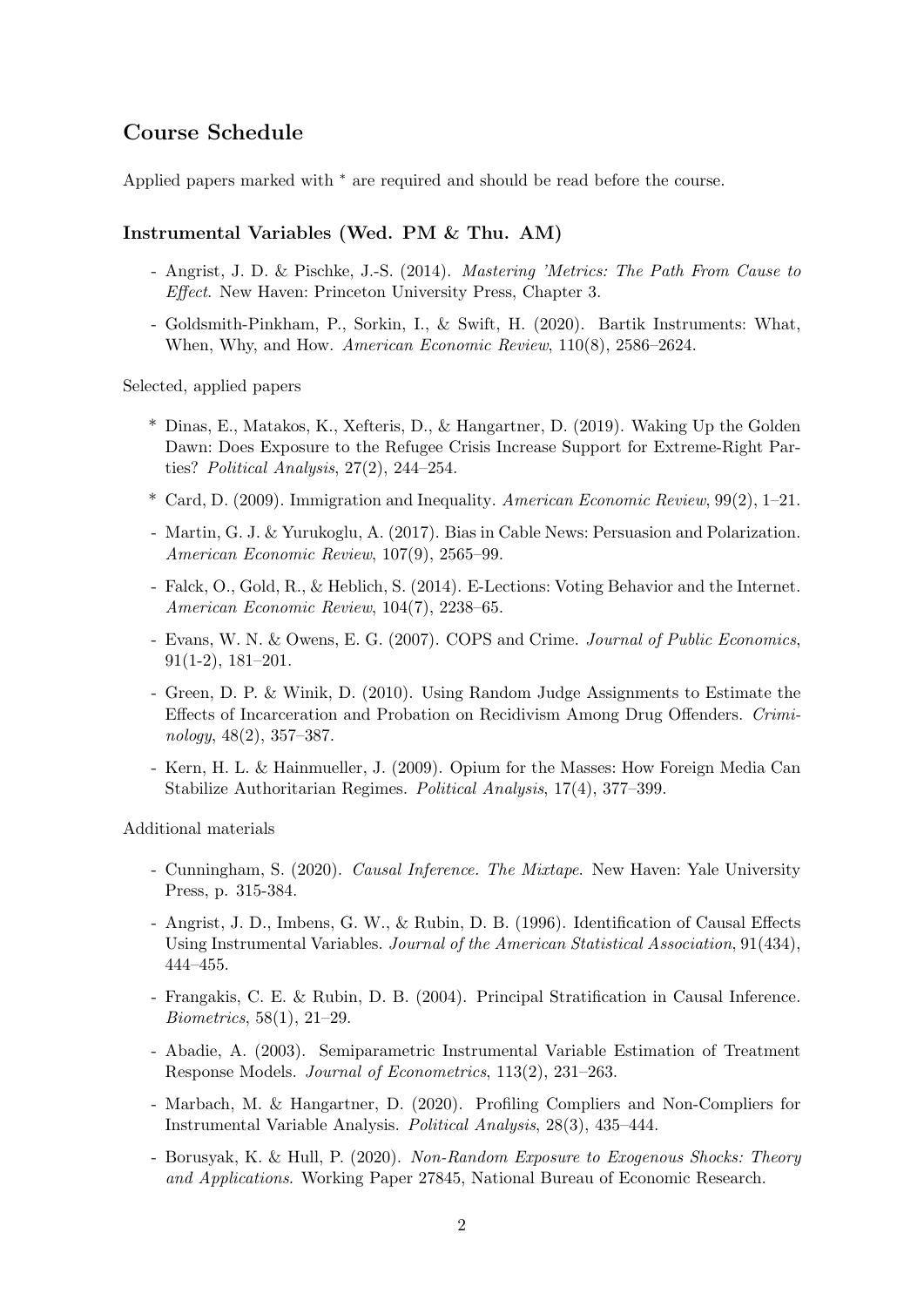## Difference-in-Differences (Thu. PM & Fri. AM)

- Cunningham, S. (2020). Causal Inference. The Mixtape. New Haven: Yale University Press, p. 406-509.
- Goodman-Bacon, A. (2021). Difference-In-Differences With Variation in Treatment Timing. Journal of Econometrics, 225(2), 254–277.

Selected, applied papers

- \* Card, D. (1990). The Impact of the Mariel Boatlift on the Miami Labor Market. Industrial & Labor Relations Review, 43(2), 245–257.
- \* Stokes, L. C. (2016). Electoral Backlash Against Climate Policy: A Natural Experiment on Retrospective Voting and Local Resistance to Public Policy. American Journal of Political Science, 60(4), 958–974.
- \* Villamil, F. & Balcells, L. (2021). Do TJ Policies Cause Backlash? Evidence From Street Name Changes in Spain. Research & Politics and Rozenas, A. & Vlasenko, A. (2021). The Real Consequences of Symbolic Politics: Breaking the Soviet Past in Ukraine. The Journal of Politics, (forthcoming).
- Hainmueller, J. & Hangartner, D. (2019). Does Direct Democracy Hurt Immigrant Minorities? Evidence From Naturalization Decisions in Switzerland. American Journal of Political Science, 63(3), 530–547.
- Dinas, E., Matakos, K., Xefteris, D., & Hangartner, D. (2019). Waking Up the Golden Dawn: Does Exposure to the Refugee Crisis Increase Support for Extreme-Right Parties? Political Analysis, 27(2), 244–254.
- Beerli, A., Ruffner, J., Siegenthaler, M., & Peri, G. (2021). The Abolition of Immigration Restrictions and the Performance of Firms and Workers: Evidence From Switzerland. American Economic Review, 111(3), 976–1012.
- DellaVigna, S. & Kaplan, E. (2007). The Fox News Effect: Media Bias and Voting. The Quarterly Journal of Economics, 122(3), 1187–1234.
- Alpert, A. E., Evans, W. N., Lieber, E. M., & Powell, D. (2021). Origins of the Opioid Crisis and Its Enduring Impacts. The Quarterly Journal of Economics, (forthcoming).

Additional materials

- de Chaisemartin, C. & D'Haultfoeuille, X. (2022). Two-Way Fixed Effects and Differences-In-Differences With Heterogeneous Treatment Effects: A Survey. Working Paper 29691, National Bureau of Economic Research.
- Sun, L. & Abraham, S. (2021). Estimating Dynamic Treatment Effects in Event Studies With Heterogeneous Treatment Effects. Journal of Econometrics, 225(2), 175–199.
- Bertrand, M., Duflo, E., & Mullainathan, S. (2004). How Much Should We Trust Differences-In-Differences Estimates? The Quarterly Journal of Economics, 119(1), 249–275.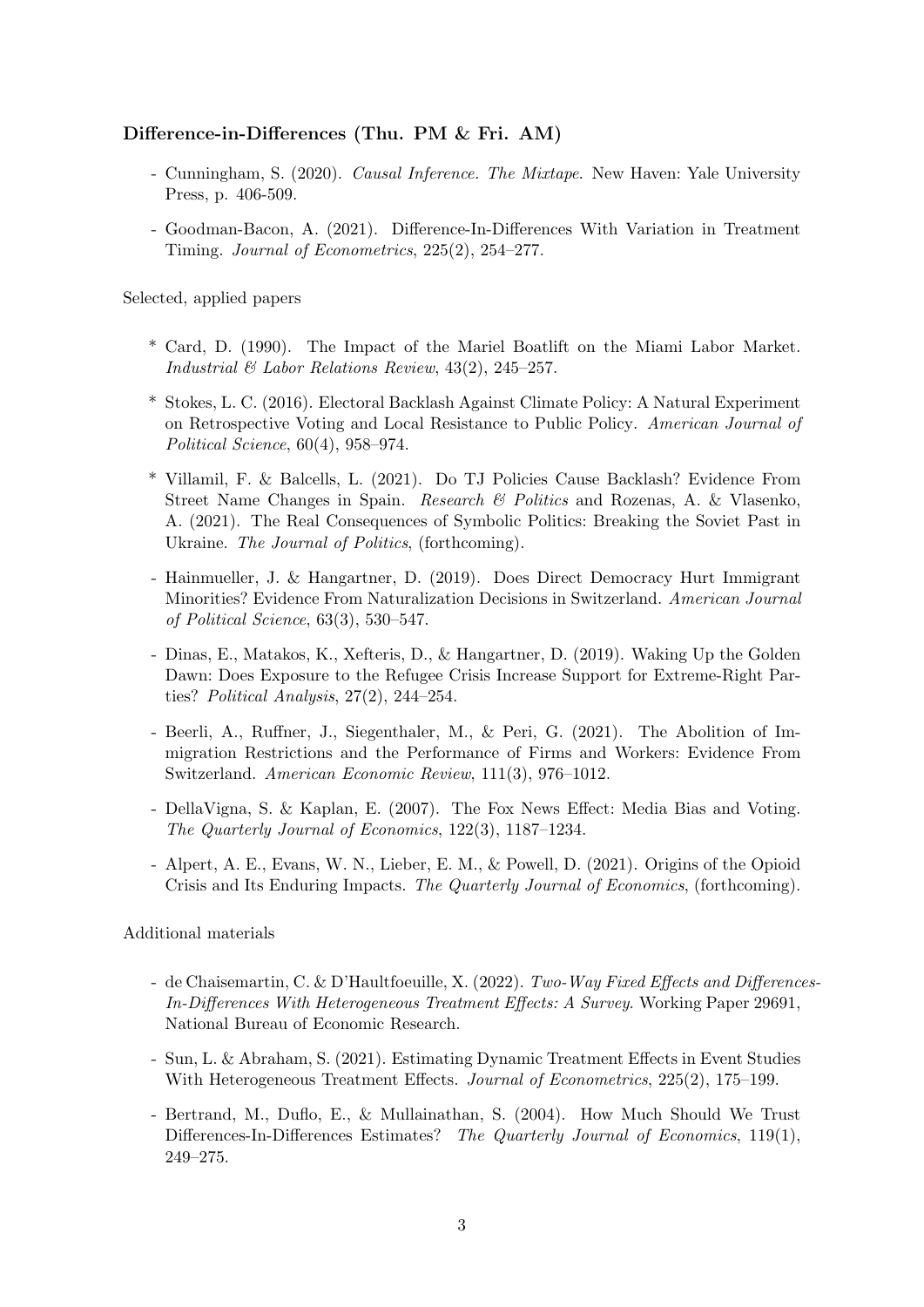- Liu, L., Wang, Y., & Xu, Y. (2021). A Practical Guide to Counterfactual Estimators for Causal Inference With Time-Series Cross-Sectional Data. Unpublished.
- Callaway, B., Goodman-Bacon, A., & Sant'Anna, P. H. (2021). Difference-in-differences with a Continuous Treatment. arXiv preprint arXiv:2107.02637.
- De Chaisemartin, C. & D'Haultf(Euille, X. (2017). Fuzzy Differences-In-Differences. The Review of Economic Studies, 85(2), 999–1028.
- Abadie, A. (2005). Semiparametric Difference-In-Differences Estimators. The Review of Economic Studies, 72(1), 1–19.

### Regression Discontinuity (Fri. PM)

- Angrist, J. D. & Pischke, J.-S. (2014). Mastering 'Metrics: The Path From Cause to Effect. New Haven: Princeton University Press, Chapter 4.
- Eggers, A. C., Freier, R., Grembi, V., & Nannicini, T. (2018). Regression Discontinuity Designs Based on Population Thresholds: Pitfalls and Solutions. American Journal of Political Science, 62(1), 210–229.

Selected, applied papers

- \* Mo, C. H. & Conn, K. M. (2018). When Do the Advantaged See the Disadvantages of Others? A Quasi-Experimental Study of National Service. American Political Science Review, 112(4), 721–741.
- Pinotti, P. (2017). Clicking on Heaven's Door: The Effect of Immigrant Legalization on Crime. American Economic Review, 107(1), 138–168.
- Hopkins, D. J. (2011). Translating Into Votes: The Electoral Impacts of Spanish-Language Ballots. American Journal of Political Science, 55(4), 814–830.
- Gagliarducci, S. & Nannicini, T. (2013). Do Better Paid Politicians Perform Better? Disentangling Incentives From Selection. Journal of the European Economic Association, 11(2), 369–398.
- Becker, S. O., Eggers, A. C., & Ehrlich, M. v. (2010). Going NUTS: The Effect of EU Structural Funds on Regional Performance. Journal of Public Economics, 94(9–10), 578—590.
- Clinton, J. D. & Sances, M. W. (2018). The Politics of Policy: The Initial Mass Political Effects of Medicaid Expansion in the States. American Political Science Review, 112(1), 167–185.
- Folke, O. (2014). Shades of Brown and Green: Party Effects in Proportional Election Systems. Journal of the European Economic Association, 12(5), 1361–1395.

### Additional materials

- Cattaneo, M. D., Idrobo, N., & Titiunik, R. (2020). A Practical Introduction to Regression Discontinuity Designs: Foundations. Cambridge: Cambridge University Press.